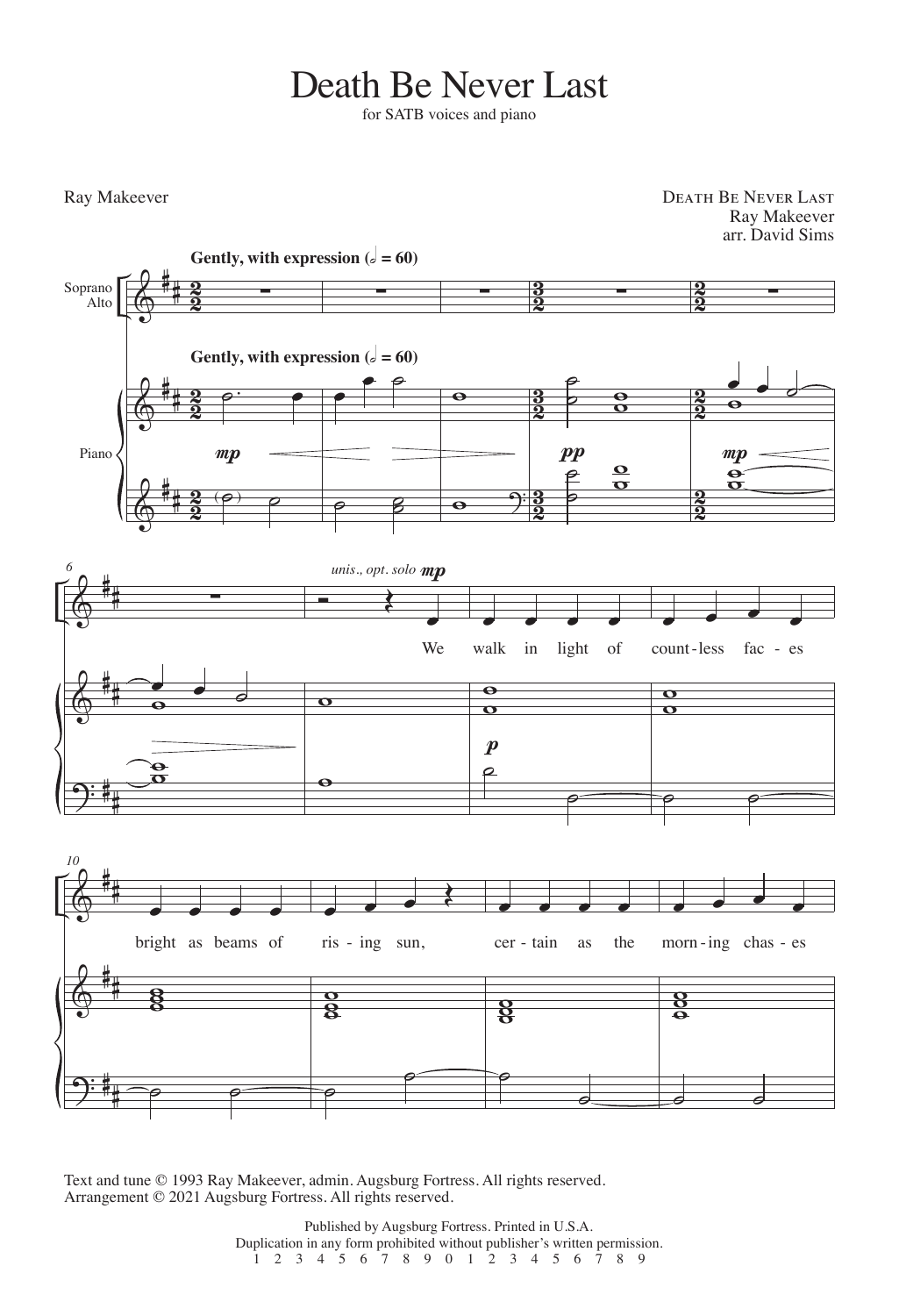

DEATH BE NEVER LAST